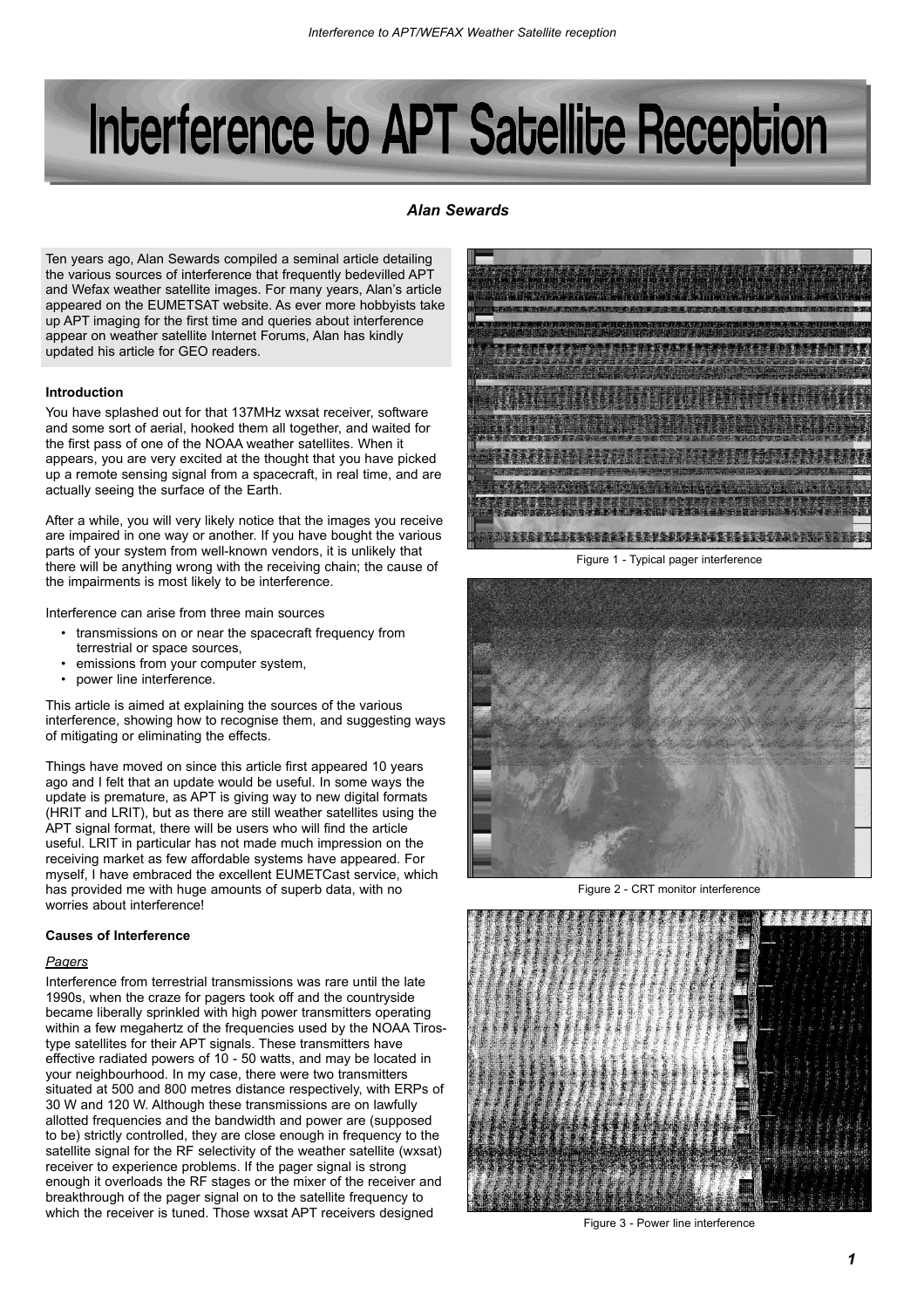before the pager revolution tend not to have adequate RF selectivity and ability to handle strong interfering signals: more recent designs are much better in this respect.

# *Computers*

Computers can produce interference in several ways. Most obvious is the general hash produced by all the fast edges of the clocks and other waveforms in the computer. This is often very bad in the shortwave frequency band. Stable signals from the master clocks of the CPU and the bus, and their harmonics, can also be found. However, for many people these do not seem to cause significant problems with APT reception, probably because the hash is fairly well attenuated by the time we get to 137 MHz, and the harmonics of the clocks do not fall on the frequencies of interest. Others, however, do experience strong interference, and sometimes resort to recording the satellite audio on a tape recorder and turning the computer off. 14400 bps modems have a strange quirk in that most of them seem to generate a strong signal on 137.62 MHz, the NOAA-17 APT frequency, but such modems are rare these days. The other major culprit is the CRT monitor, which can radiate strong RF interference over a wide band, modulated at the refresh rate, even though it may be labelled 'low emission'. In these days of flat screen LCD monitors, this problem will likely be going away.

# *Power Lines*

Power line interference is often a mystery, as it comes and goes in a seemingly random manner and its source may be quite distant. In general, it is caused by a poor contact somewhere on an outdoor overhead power line. The contact may be intentional, such as two cables spliced together, or unintentional, such as a piece of wire like a coat hanger hooked over the line. High voltage insulators can produce corona discharges under certain conditions, such as dirt on them or dampness. The poor contact causes arcing, which generates the RF spectrum, which is modulated at 50 or 60 Hz depending on which continent you live in. Winds, rain, fog and snow can all have an effect on power line interference, sometimes increasing it dramatically and at other times reducing it, depending on the type of faulty connection. One feature of certain types of power line interference is that it tends to build up slowly over a period of months or longer as an insulator or joint on a line degrades. Power line interference on an APT image is very similar in appearance to the interference caused by a computer monitor.

# *Co-channel Interference from another Satellite*

There are two types of co-channel interference, that seen on GOES WEFAX and Meteosat signals is the result of using a receiving antenna with too wide a beamwidth or excessively high side-lobes. Such an antenna receives not only the signal from the desired satellite (say, GOES 10), but also the signal from another satellite located at a different longitude. As all GOES and (I believe) Meteosat geostationary weather satellites radiate on 1691 MHz, this results in a beat pattern on the images, often called herringbone interference. This effect could also occur with the NOAA TIROS satellites, except that the *Spacecraft Control Center* takes care to turn off the transmitter of one of the satellites if their orbits coincide. Co-channel interference from terrestrial transmitters is rare, because of frequency allocation regulations. More recently another source of co-channel interference has appeared, with the deployment of the *Orbcomm* satellite constellations. These digital data communications satellites are also in low-earth orbits (LEO) but not in the same planes as the polar orbiting NOAA and METOP satellites. But their frequency allocations are in the 137 MHz band and the frequencies used are very close, so interference is occasionally experienced.

# **Illustrated Interference Examples**

*Figure1* shows a typical case of pager interference. It is characterised by bars of interference lasting tens of seconds, and within the bar can be seen blank periods and periods with dotted lines. These correspond to the tones, intervals and data (and sometimes voice) of the pager burst. Like most interference, pagers have worse effects at low angles of elevation of the satellite where the signal is weakest, so they are usually seen at the beginning and end of passes. Because the interference is the



Figure 4 - Antenna problem



Figure 5 - GOES Co-channel interference



Figure 6 - Orbcomm satellite interference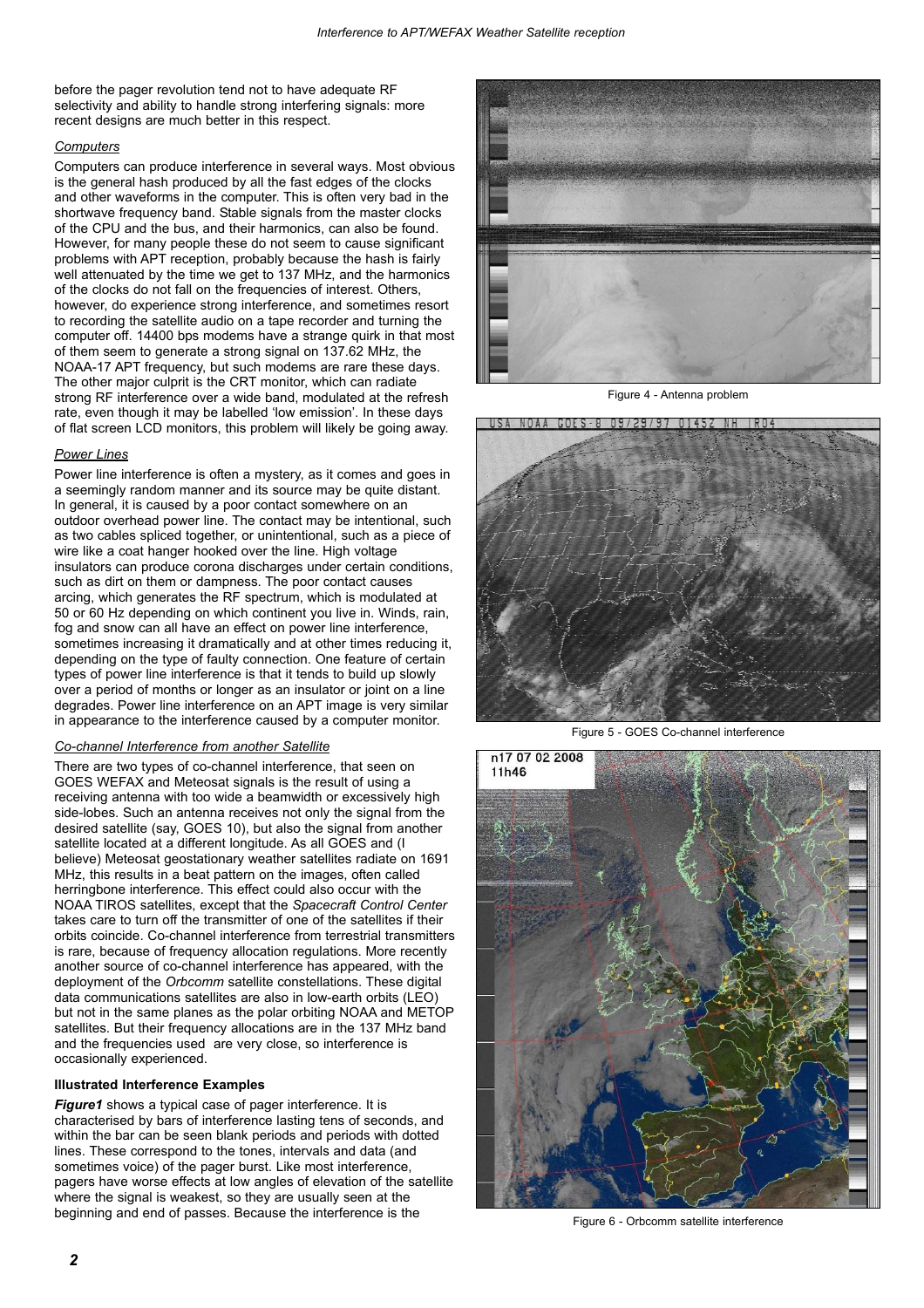result of a non-linear process in the receiver, it is often highly specific to one of the weather satellite frequencies: in my case 137.62 MHz is much more affected than 137.50 MHz.

*Figure 2* illustrates the effect of CRT monitor interference. This shows up as diagonal bars across the image and, like the pagers, is worst at the beginning and end of passes. By counting the number of bars across the image and doubling it (to allow for the fact that the image width corresponds to 0.5 seconds), you obtain the frequency. In the example shown there are 44 bars, which translates into a rate of 88 Hz. The monitor vertical scan rate is supposed to be 85 Hz: near enough!

Power line interference (*Figure 3*) also looks just like this, except that each halfcycle of the a.c. generates a bar; so there will be twice as many bars as the line frequency.

Modem interference is rather more subtle. As noted, many 14400 bps modems seem to generate a signal at 137.62 MHz and not at the other frequencies used by weather satellites. This signal is fairly stable and cochannel, and it affects the image in two ways. By interfering with the satellite signal it tends to prevent receiver lock-up, delaying acquisition and collection of the image. During collection, it shows up as a faint herringbone pattern or streaky pattern all over the image. I have not observed this type of interference with other types of modem: in particular 2400 bps, 33.6 kbps, and V92.

General computer interference is similar to noise: it can be heard aurally from the receiver as noise and tends to raise the receiver noise floor, delaying signal synchronisation and shortening the pass duration. You can check if you have it by listening to the audio output of the receiver and turning the computer off.

Problems are sometimes encountered with antennas which appear to be due to interference but are not. *Figure 4* illustrates this, with a portion of an image which has a pager bar but also a noise bar. In this case, the antenna in use was an experimental one (a quadrifilar) possessing a null in the reception pattern which gave rise to the noise bar. It also had a more rapid drop in signal strength at low elevations than is normal. This type of problem can be recognised by the fact that the signal fades smoothly into noise and then back out of it.

*Figure 5* shows a GOES 8 image exhibiting co-channel interference from GOES 10. Although GOES 10 was not operational at the time the picture was taken, its 1691 MHz transmitter had been turned on to warm the spacecraft during the eclipse season, with the results shown. My antenna was a 44 element yagi, which had enough gain to receive the WEFAX signal, but not enough directivity to exclude the GOES 10

signal which was about 40° in azimuth away from GOES 8. Four-foot dishes also fall into this category.

*Figure 6* (thanks to Alain Nierveze) shows interference experienced from an *Orbcomm* satellite when receiving NOAA-17. The Orbcomm satellites use 137.56 and 137.6625 MHz, very close to the NOAA frequency of 137.62 MHz, and uses data frequencies of 57.6 kHz in bursts, one of which can be seen in the upper left hand corner of the image. It is interesting to note that the interference burst is almost perfectly synchronised with the NOAA-17 APT scan, giving rise to the straight lines running down the screen.

## **Curing the Interference**

#### *Pagers*

Much has been written on the problem of pager interference. It would take up too much space to repeat it all here, so I will give a short summary. As the problem is in the receiver, and due to overload of the receiver's early stages, it helps to reduce the interfering signal if this can be done without reducing too much of the wanted satellite signal. For example, antenna preamplifiers are good for the system noise factor, but amplify the already very large pager signal by 30 dB or more. Removing the preamp can often effect a significant reduction in interference, if not a cure. You may then want to replace the co-axial cable connecting the antenna to the receiver with a low-loss variety such as *Belden 9913*. Make sure you select double screened cable, as this helps avoid pick up of various types of interference, such as computer emissions, on the feeder.

If the interference persists after taking these steps, the addition of a helical filter before the receiver may help. In my case, a threestage custom helical filter was built which gave 1.1 dB of loss to the wanted frequencies while attenuating the unwanted pager signals by 57 dB and 26 dB. (Fortunately, the pagers were on 140.16 and 141.40 MHz.) If your pagers are within a few hundred kHz, as some are in the UK, the filter will not be able to help you. All other simple types of filter, such as tuned stubs, have inadequate Q to discriminate between the wanted and unwanted signals.

#### *Computer*

It is difficult to offer advice with computer interference, as it is invariably picked up by the antenna (or feed coax), and is therefore very sensitive to relative location and orientation. Moving the computer around the room to find a quiet spot is one solution. If the receiver is connected to the PC via a screened cable, check that the cable is of good quality with well attached connectors. Looping the cable through ferrite rings can prevent interference being transmitted along the outer conductor. Checking the connectors on the co-axial cable from the antenna to the receiver can also pay off, if there is poor contact to the outer screening.

Some 14400 baud modems can be turned off by issuing the command 'ATS24=1' in a terminal window—this sets the internal timer to turn the modem off after 1 second. (This command is meant for use with battery operated modems but the commands have been carried through into desktop modems in some cases). You will have to repeat the command if the phone rings! If this does not work with your modem, removing or replacing it with another type seems to be the only cure.

The monitor should be kept well away from the feed cable between the antenna and the receiver. Changing the relative orientation of the monitor, the cable run and receiver may also do the trick. The monitor can be turned off during passes if a quiet location cannot be found. The energysaving mode can be used for this if desired. I would note here that my old monitor (SVGA, circa 1990) did not produce any interference, but my newer one (1995, with 'low emission'), does produce a lot, as Figure 2 shows.

If all else fails, resorting to recording the signal on a tape recorder for later playback into the computer is one approach which enables the computer to be switched off during satellite passes.

### *Power Lines*

This type of interference, once identified, has to be handled through the owners of the power lines concerned. At least in the continent I lived in (N. America), most authorities are aware of the potential for problems and are sympathetic to doing something about it provided you can demonstrate to them that it is a power line problem. To do this you must exclude all other possibilities and, by counting the number of bars, get a strong indication that the interference is at power line frequency. If the interference varies with weather, log the severity and the weather conditions, keeping copies of the imagery you get in each case. To the expert from the power company, a statement that the interference is worse when the wind is blowing, or better when it is raining, contains much useful information about the likely cause of the problem. When I suffered power line interference the culprit turned out to be 3300 volt insulators on a pole about 500 metres away. The same pole also carried 11 kV and 33 kV lines, and I had a 275 kV line about 300 metres away. The expert tracked down the source of the problem within an hour or so and fixed it the same day.

### *Co-channel Interference*

These days, this type of interference with APT signals is almost exclusively a problem with Orbcomm as the Meteosat and GOES geostationary satellites have long since discontinued the dissemination of Wefax.

There is little or nothing that can be done about co-channel interference as the satellites are using allotted frequencies and